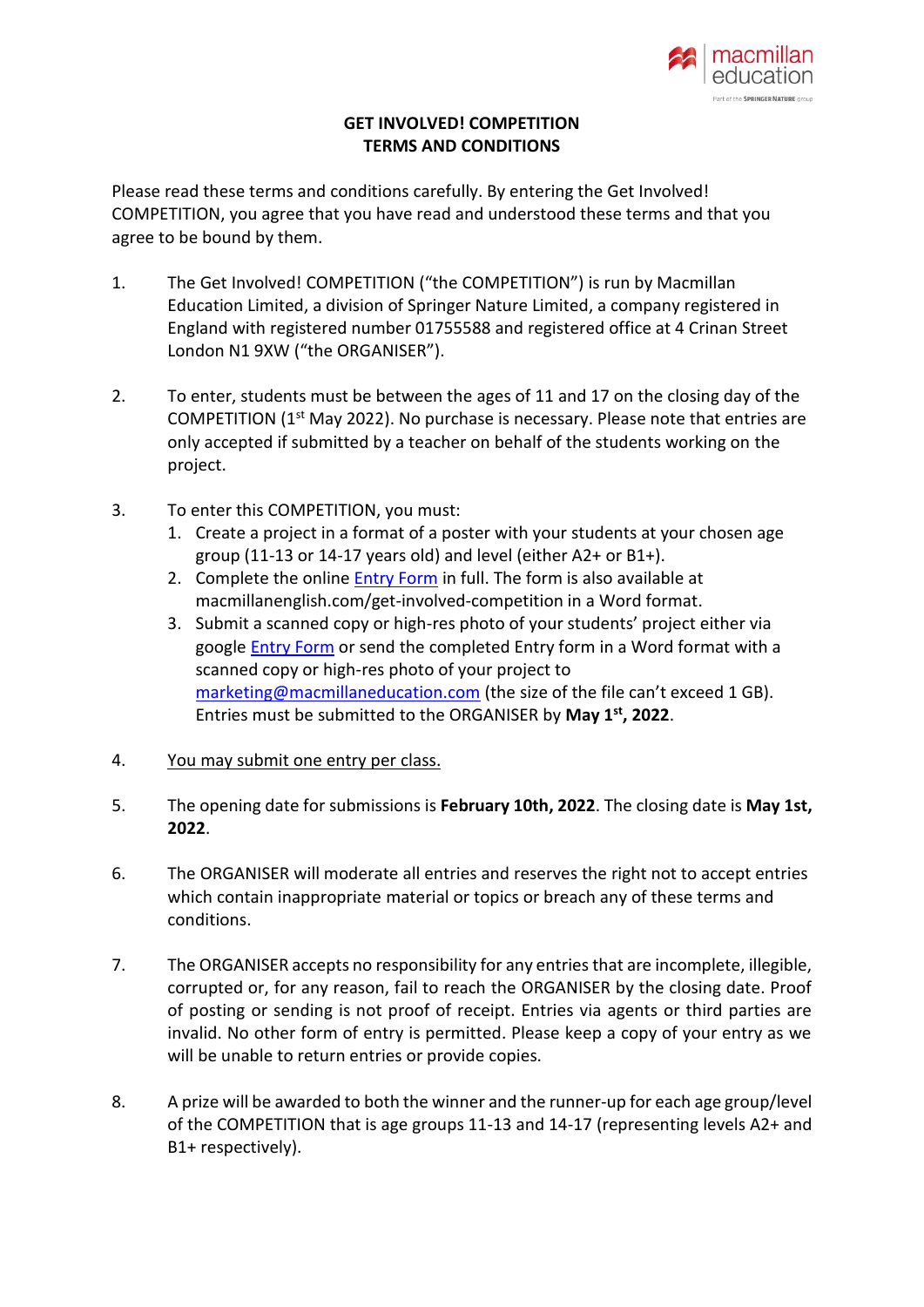

The winner's prize for each age group will be:

- A **personalised online workshop for students and teachers**
- An annual subscription to **onestopenglish.com**
- 4 codes to selected Macmillan Education methodology ebooks with a 6-month access or physical books\*
- 10 codes to selected Macmillan Education Readers ebooks or physical books\*

The runner-up's prize for each age group will be:

- A one-month subscription to **onestopenglish.com**
- 4 codes to selected Macmillan Education methodology books with a 6-month access or physical books\*
- 10 codes to selected Macmillan Education Readers ebooks or physical books\*

\*the format of the books depends on the location of the winner and shipping possibilities

- 9. The winning entries will be selected by a panel of judges, based on the following criteria ("the **Entry Criteria**"):
	- 1. The originality of the project's approach and the solutions it offers
	- 2. The creativity of the project
	- 3. The visual attractiveness and completeness of the project

The panel of judges will be made up of individuals determined by the ORGANISER which may include authors of The Get Involved! series and the publishing and marketing departments of the ORGANISER. The winning entries will be the proposals which, in the opinion of the judges, best meet the Entry Criteria. The judges' decision is final and cannot be discussed further.

10. By entering this COMPETITION you confirm that your entry is your students' own original work, is not defamatory and does not infringe any laws, including privacy laws, whether of the UK or elsewhere, or any rights of any third party, and that you have the right to give the ORGANISER permission without additional payment to reproduce, publish, distribute, make available and/or otherwise use your submitted entry in any print or electronic or online media anywhere in the world for any promotional or publicity purposes whatsoever including without limitation to carry out the COMPETITION in accordance with these terms and conditions. If the ORGANISER has questions about an entry including, without limitation, the copyright, we may contact the entrant for further information including, for example, to verify that the relevant entrants own all rights to the submitted material and/or has obtained all necessary consents from anyone who is identifiable in a submission or from their parent or guardian if they are under 18 (or the applicable age of majority). The ORGANISER reserves the right to ask the winning entrants to sign a written release confirming the above and to provide copies of all such permissions before awarding any prize and to invalidate entries or winners if the appropriate release or permissions are not provided.

11. The winners of the COMPETITION will be notified by the ORGANISER by **May 12th, 2022**, by email**.** The winning entries will then be announced on May 13<sup>th</sup>, 2022, on [macmillanenglish.com/get-involved](http://macmillanenglish.com/get-involved) and macmillanenglish.com/ [get-involved-american-english.](https://www.macmillanenglish.com/us/catalogue/courses/teenagers/get-involved-american-english/course-information)